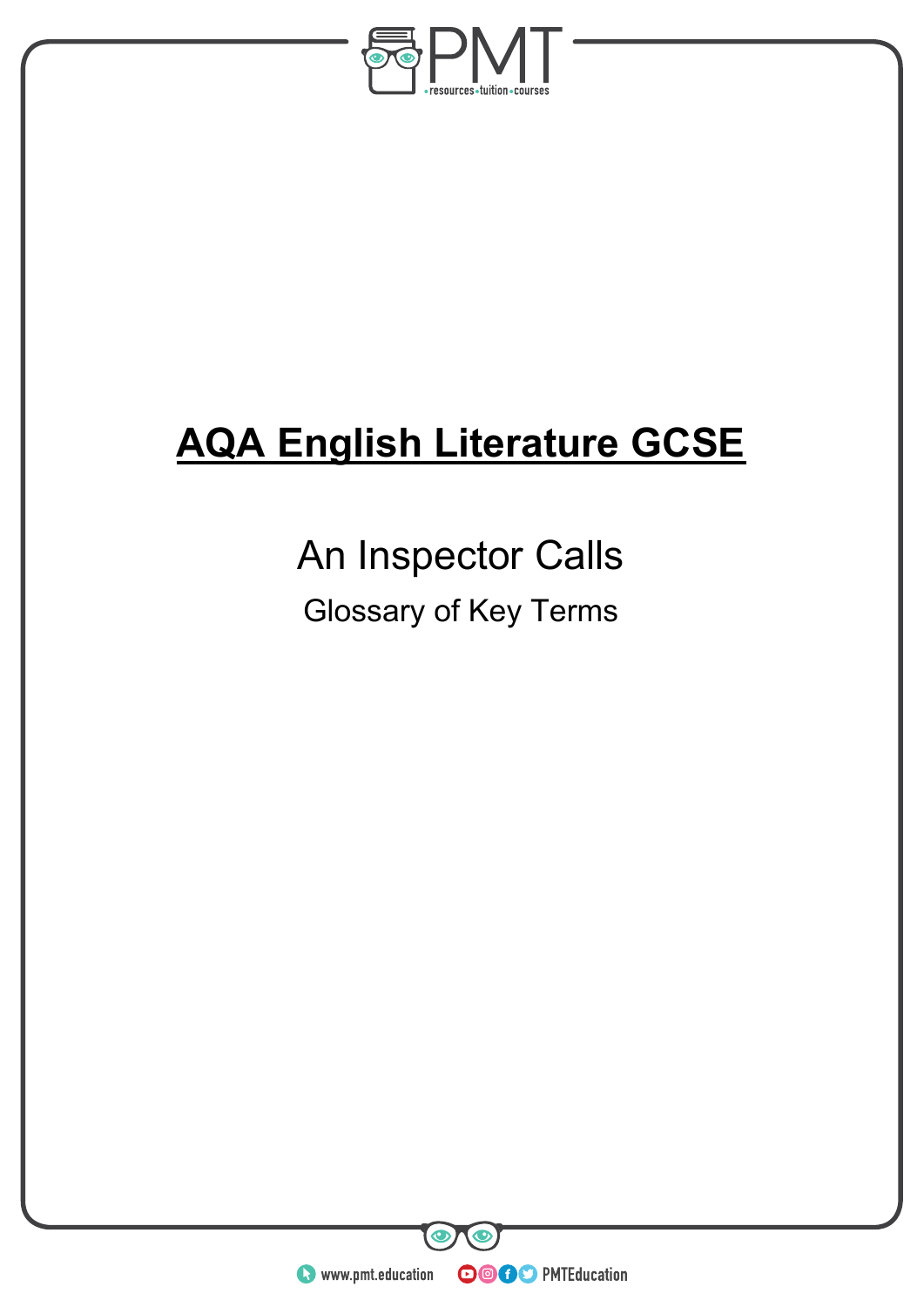

# **An Inspector Calls Glossary - AQA English Literature GCSE**

## **Techniques - Language**

**Alliteration** - the repetition of the same sound or letter at the beginning of words in close succession.

**Allusion -** an indirect reference to a concept or theme without explicit mention.

**Antithesis** - the direct opposite of a concept or person.

#### **EXAM TIP**

You do not need to include every single technique listed here in your responses. Don't try to force them in. Use whichever techniques come naturally in your response, as it is more important that you have something interesting to say about the text.

**Archetype** - a person or thing who is a typical example of something, usually a personality type, with clear, recognisable characteristics.

**Caricature** - an imitation where particular notable characteristics are exaggerated to a comic or grotesque effect.

**Colloquialism** - an informal word or phrase used in normal or familiar conversation.

**Connotation** - an impression, idea, or feeling associated with a word or phase beyond its literal meaning.

**Dramatic Irony** - when the audience knows more about a situation than the characters discussing or experiencing it, meaning they know whether a character's prediction or statement is correct.

**Dichotomy** - a division or contrast between two opposed things.

**Epithet** - referring to a person or thing with an adjective or phrase that describes a defining characteristic (e.g. "the blue-eyed boy" or "the Once and Future King").

**Epitome** - a perfect example or embodiment of a concept.

**Euphemism** - replacement of a crude or offensive expression with a more vague, mild expression (e.g. "water closet").

**Foreshadowing** - giving a hint or warning of a future event, either explicitly or implicitly.

**Grotesque** - ugly and distorted, physically or figuratively, in a way that is comic or repulsive.

**Hyperbole** - exaggerating in a way that should not be taken literally.

**Imagery** - using language to create a visual picture.

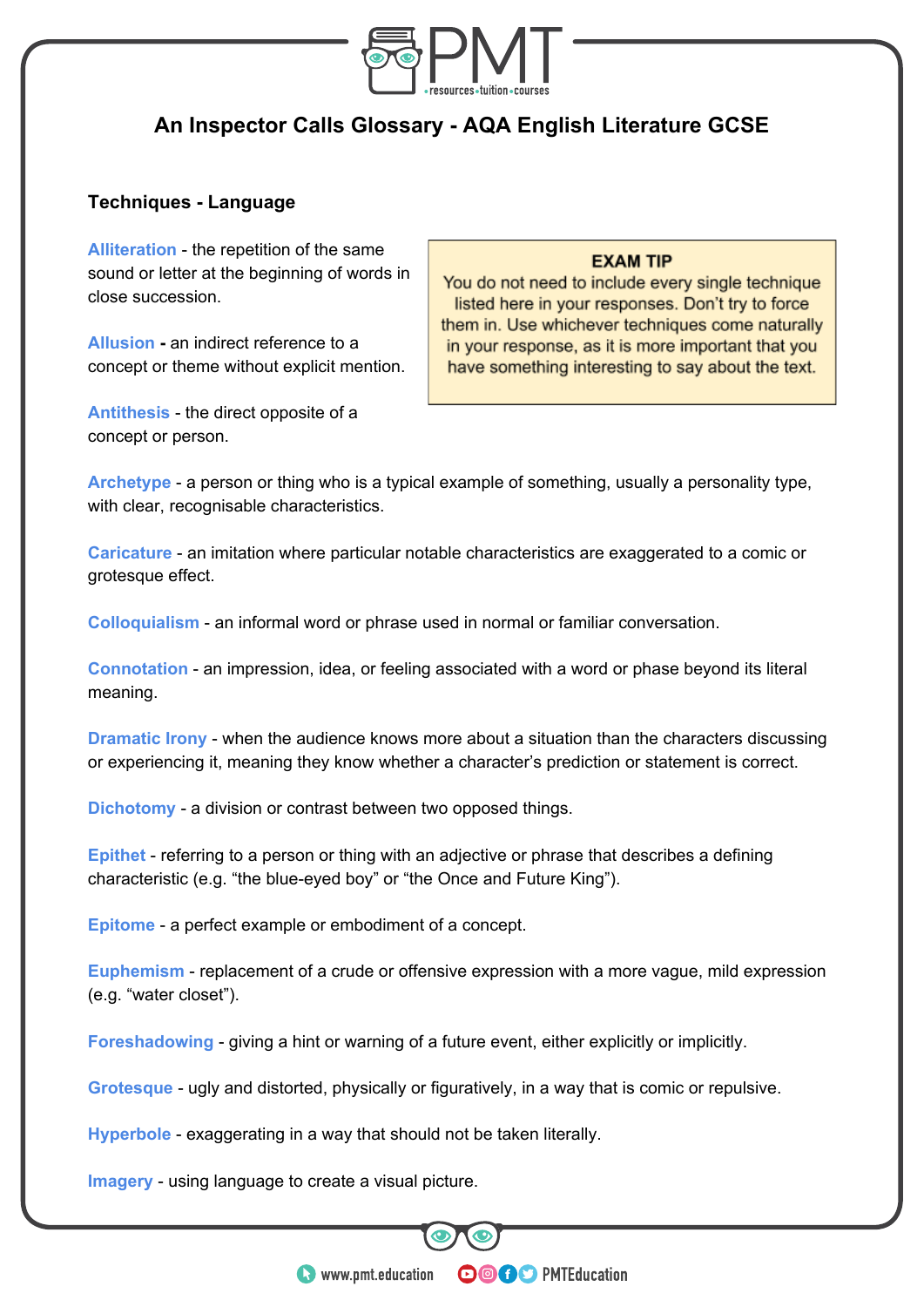

**Innuendo** - an implicit remark or hint, particularly one that is supposed to be suggestive or inappropriate.

**Interjection** - a sudden remark, used often as an interruption or aside in a text.

**Juxtaposition** - two contrasting concepts or characters placed close together in a text.

**Manifestation** - a physical expression or realisation of an abstract idea through a character, object, place, or event.

**Metaphor** - describing a person, object, or concept as something it cannot literally be, but that has recognisable and defining implications for it (e.g. "the sky was a stormy sea").

**Oxymoron** - a figure of speech where two contradictory terms are used in succession (e.g. "deafening quiet").

**Parody** - imitating a particular style, genre, or piece of work with deliberate exaggeration to create a comic effect.

**Sarcasm** - saying the opposite of what one means or something that is obviously not true or reasonable, in order to mock or show contempt

**Satire** - using irony, exaggeration, humour, or ridicule to criticise someone's stupidity or cruel behaviour, particularly in a political context

**Semantic Field** - using words that are linked by a particular concept, context, or connotation throughout a text or a section of a text (e.g. "fire", "smoke", "devils", and "demons" could be a semantic field of Hell).

**Sibilance** - the repetition of an "s" sound in a word, sentence, or section of text.

**Simile** - comparing something to something else in a nonliteral way, in order to convey a particular idea or quality about the original thing.

**Situational Irony** - when the outcome of an event is different than what was expected by the characters and the audience.

#### **EXAM TIP**

Avoid feature spotting. This is where you identify what technique an author or playwright is using for the sake of it. Make sure you have something to say about every feature you identify. A good way to do this is by including the name of the technique when you give your evidence or analysis.

For example:

**OOOO** PMTEducation

- 'The Inspector uses the allusion "Fire and blood and anguish"...'
- 'The stage direction "pink and intimate" connotes...'

**Symbolism** - using a character, object, or event to represent something else, particularly an abstract idea.

**C** www.pmt.education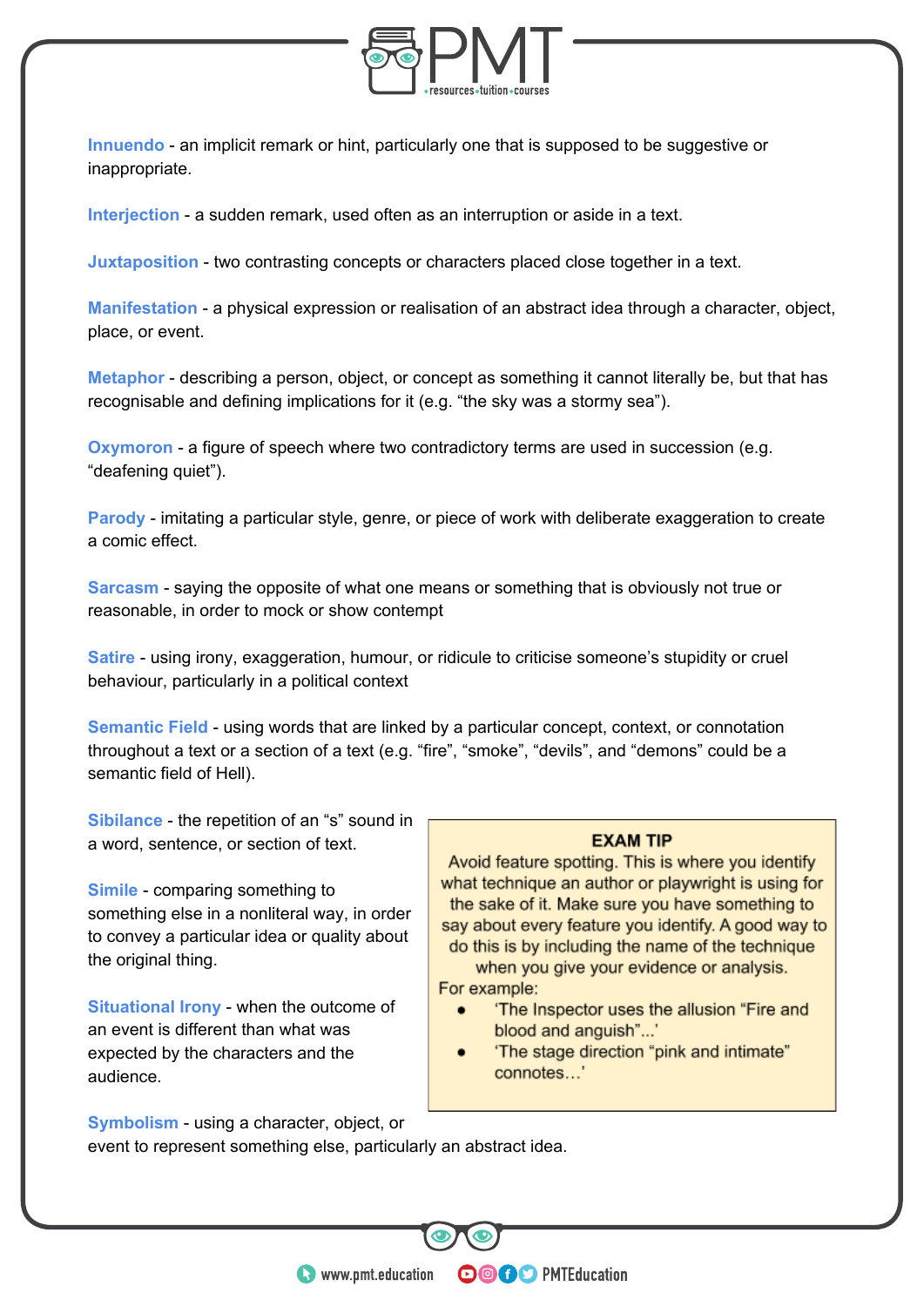

# **Techniques - Structure**

**Book-ending** - starting and ending a piece of literature with the same word, sentence, event, or idea.

**Chinese Box Narrative/Frame Narrative** - when a story is told within a story, often through different perspectives and forms (e.g. letters, diary entries, or word of mouth).

**Chronological** - when events are told in the order they occurred

**Cyclical** - when the same sequence of events repeats throughout a story.

**Exposition** - information provided through stage directions, narration, dialogue, or description, used to introduce the audience to crucial background information.

**In Media Res** - starting in the middle of the action.

**Parallelism** - using components that are similar in grammar, structure, or meaning within a sentence or multiple sentences, or throughout the text as a whole (e.g. "He came, he saw, he conquered").

**Refrain** - a word, phrase, or sentence that is repeated throughout a text.

**Tricolon** - three parallel clauses, words, or phrases in quick succession (e.g. "Eye it, try it, buy it").

# **Techniques - Form & Genre**

**Allegory** - a story, character, place, or event is used to convey a hidden meaning, typically moral or political, about real-world events or issues (e.g. Eva Smith's death is an allegory for the mistreatment of the lower classes).

**Dialogue** - a conversation between two or more people.

**Microcosm** - using a place, group of people, or event in the small-scale to represent something much larger (e.g. The Birlings are a microcosm for upper class, Capitalist society.)

**Monologue** - a long speech by one character.

**Morality Play** - a form of theatre from the Medieval era designed to teach the audience a lesson about good behaviour.

**Mouthpiece** - when the playwright places a character in the play who acts as a spokesman for their own views and beliefs.

**Parable** - a story used to teach a moral or spiritual lesson, typically told in the Bible by Jesus.

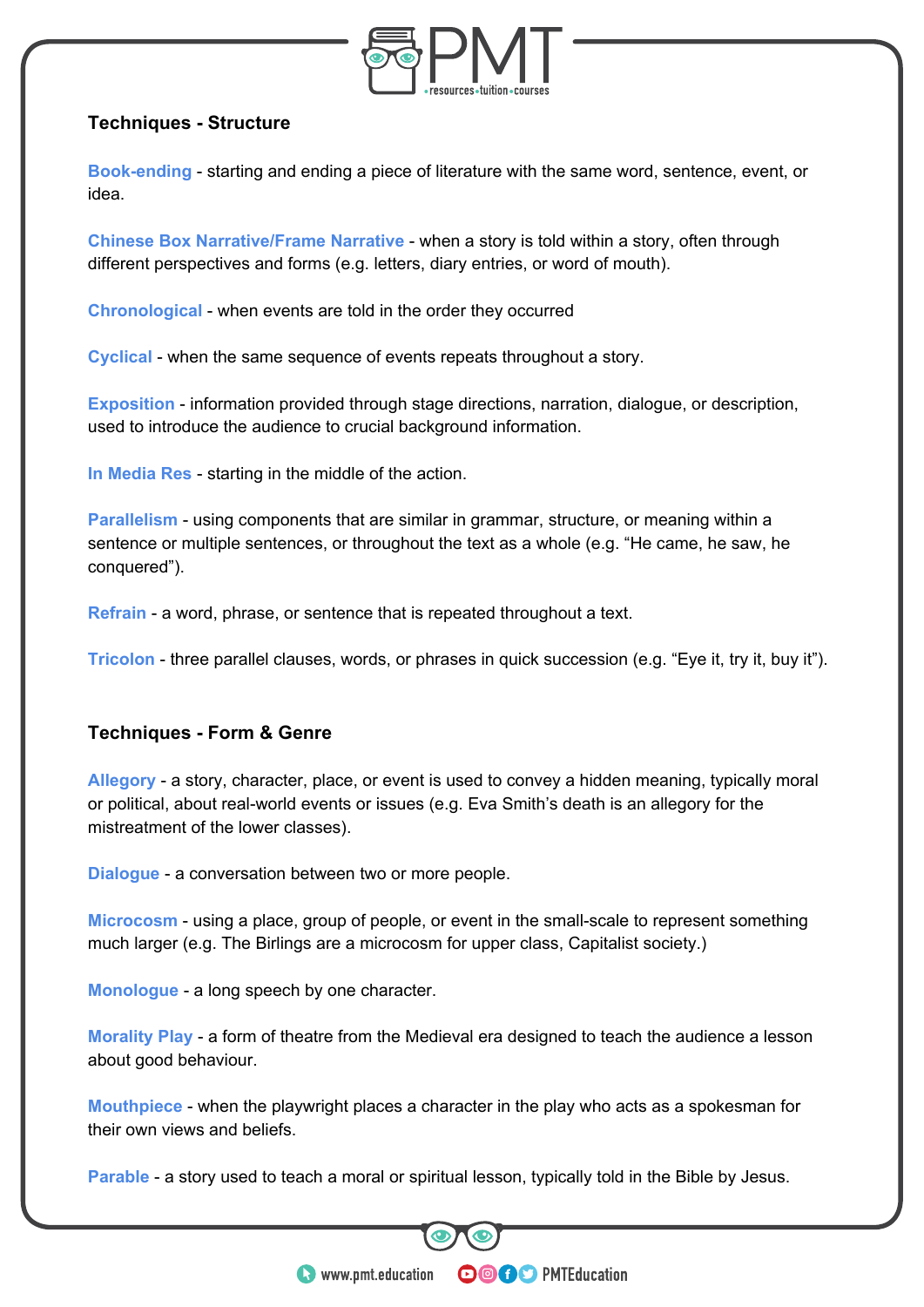

**Realism** - a form of theatre that focuses on everyday, middle-class life in order to create an illusion of reality, and suggests that individuals have the power to choose what they do.

**Real Time** - when the events in the play are happening at the same time as they would in real life, meaning there are no time jumps or periods of sped-up or slowed-down time.

**Set** - the stage, scenery, and props used to represent the setting of the play.

**Stage Direction** - an instruction given in the script of a play to indicate how a line is given, what a character should do, or how the sound effects and lighting should be used.

**Transition** - how a playwright changes between scenes or acts of a play.

**Well-Made Play** - a form of play where the plot follows a strict structure and depends on reversals of fortune, and the climax comes towards the end of the play. The story is based on a piece of information that is kept from some characters, but is known to others.

#### **EXAM TIP**

Remember you can discuss a quote or word without knowing the name for the technique. The quality of your analysis is ultimately more important than a wide, pointlessly complex vocabulary when talking about literature.

**Whodunit** - a murder mystery where the identity of the murderer is revealed at the end after a process of investigation and revelations.

## **Key Vocabulary - Concepts**

**Abuse of Power** - using your position of power to commit a crime or take advantage of someone without facing consequences.

**Accountability** - being answerable for your actions or decisions, giving an explanation for them and being totally responsible for them.

**Autonomy** - the right and ability to be able to govern yourself, including your actions and decisions.

**Bigotry** - treating those who are different or have different views from yourself with intolerance or unfairness.

**Callous** - ignoring others and their needs in a cruel and insensitive way.

**Commercialisation** - managing something or someone in a way to make them available on the market and make a profit from them.

**Commodity** - a useful or valuable object, often a raw material, that can be bought or sold in trade.

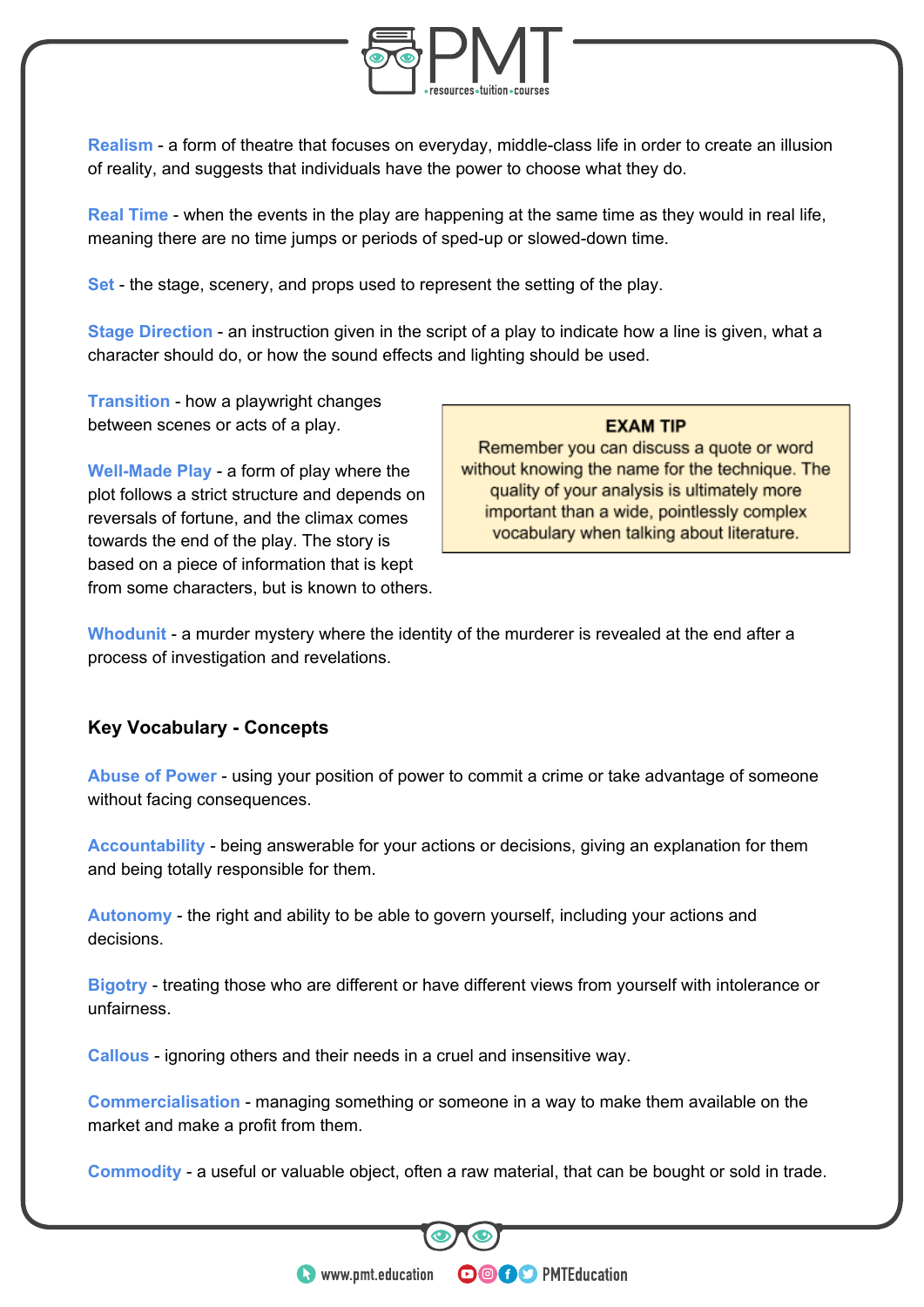

**Complacency** - a smug, confident satisfaction in yourself or your achievements.

**Conscience** - a moral sense of right and wrong that guides your behaviour.

**Convention** - the traditional way of doing things.

**Culpable** - taking responsibility and blame for a wrongdoing.

**Decadence** - a decline in morals or culture due to allowing yourself excessive pleasure or luxury.

**Degrade** - disrespecting someone and presenting them as less than they are.

**Dehumanise** - denying someone their humanity, including their emotions and independent thought.

**Didactic** - intending to teach, particularly to teach a moral lesson.

**Disillusionment** - a feeling of disappointment or dissatisfaction with something after discovering that it is not as good as you believed it was, particularly in politics and government.

**Duty** - a moral or legal responsibility or obligation.

**Ethical** - morally right.

**Exploitation** - treating someone unfairly and taking advantage of them to benefit from their work.

**Façade** - a front or mask that is put up to disguise something or someone's true character.

**Farce** - something that is a travesty or a sham to a comical degree.

**Hypocrisy** - claiming to have a certain standard or belief but acting against this standard or belief.

**Ideology** - a system of beliefs and ideals, typically forming a framework for a political policy.

**Infallible** - never failing, incapable of making mistakes.

**Infidelity** - being unfaithful to your partner.

#### **EXAM TIP**

To get in the highest band in the mark scheme, you need to have a conceptual response. This means you should recognise the wider ideas and issues that Priestley is engaging with through the text. Try to include this in your point at the start of each paragraph, and in your introduction if you can.

An easy way to ensure you do this is to consider Priestley's main intention with each point - which of these 'concepts' (e.g. social responsibility, bigotry) is he trying to address? The best responses will also focus their response on one of these concepts, and explore how it is presented by Priestley in different ways through the text.

For example, if you had a question about Eva Smith, you could focus your response on misogyny, and in your response you might show how she was treated differently by each man in the play as a result of misogyny.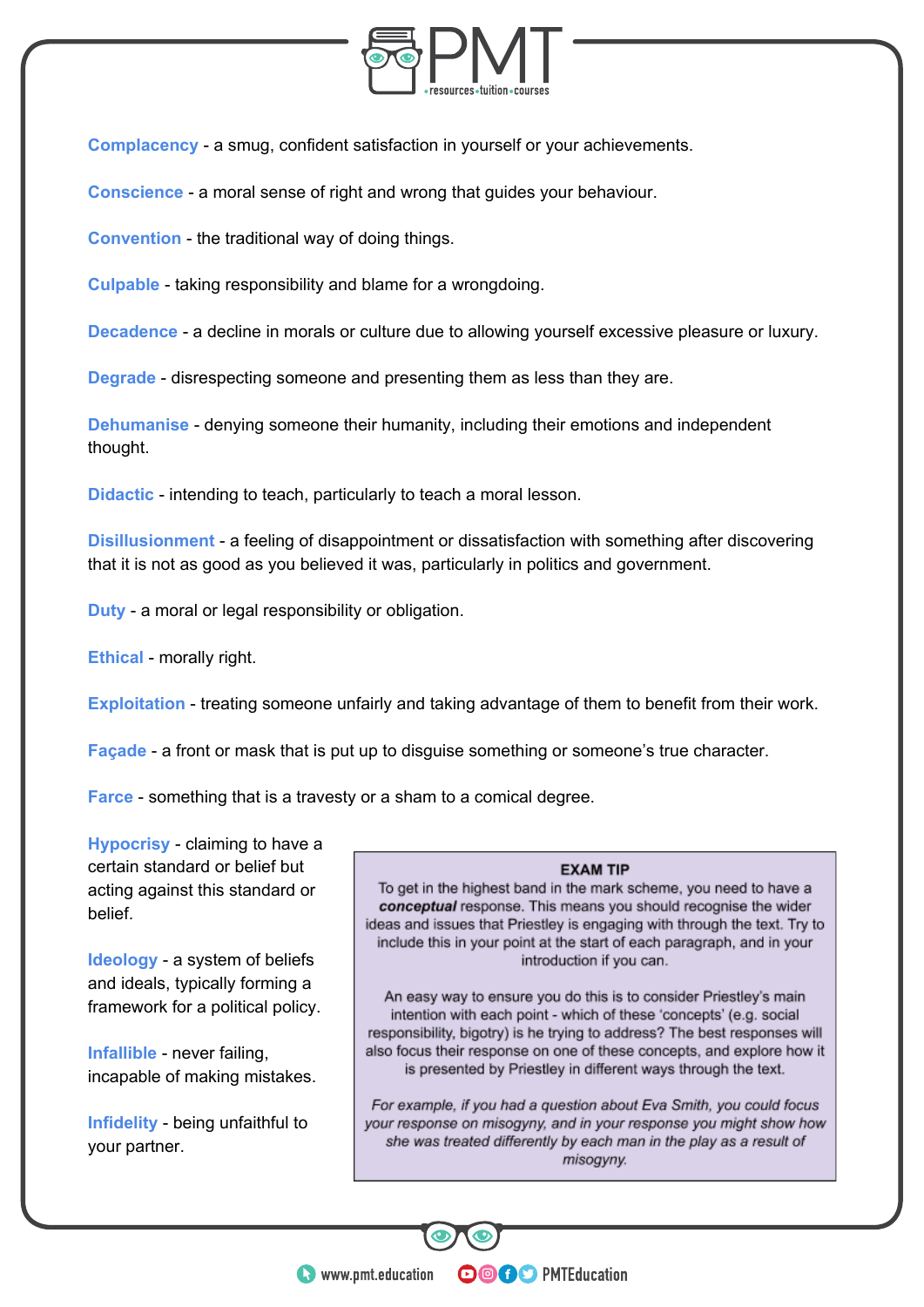

**Ignominy** - public shame or disgrace.

**Indoctrination** - teaching someone or a group of people to accept a set of beliefs without question.

**Inherent** - being a permanent, essential part of someone or something.

**Institution** - an established law or practice, or an organisation founded for a social purpose.

**Justice** - the idea that people should be treated, rewarded, and punished fairly.

**Justified** - being reasonable or right.

**Misogyny** - hatred, contempt, or prejudice towards women for no reason other than their gender.

**Morality** - principles, either personal or social, concerning the difference between right and wrong, going beyond legality and often religion.

**Objectify** - treating someone, often a woman, as an object rather than a human being.

**Oppression** - prolonged mistreatment of a person or group by an authority or government.

**Ostracised** - being isolated or excluded from a group or society by everyone within it.

**Privilege** - the special rights or advantages an individual has, typically not because of their personal qualities or achievements, but because of their race, class, gender, sexuality, etc.

**Prejudice** - having a negative view or opinion of someone that is not based on experience or logic.

**Reductive** - presenting or viewing someone in an oversimplified way, typically disrespectful or crude.

**Repression** - forcefully restraining an emotion.

**Reputation** - how someone is viewed by the general population.

**Scapegoat** - a person who is blamed for the faults of others because it is easy to target them.

**Secular** - not linked to religion or spirituality.

**Seven Deadly Sins** - the seven sins believed by the Christian Church to be the worst sins, which lead to further immoral behaviour: the sins of pride, jealousy, lust, anger, gluttony, envy, and sloth.

**OOOO** PMTEducation

**Socialite** - someone who is well-known and important in high society, and attends many fashionable social events.

**WWW.pmt.education**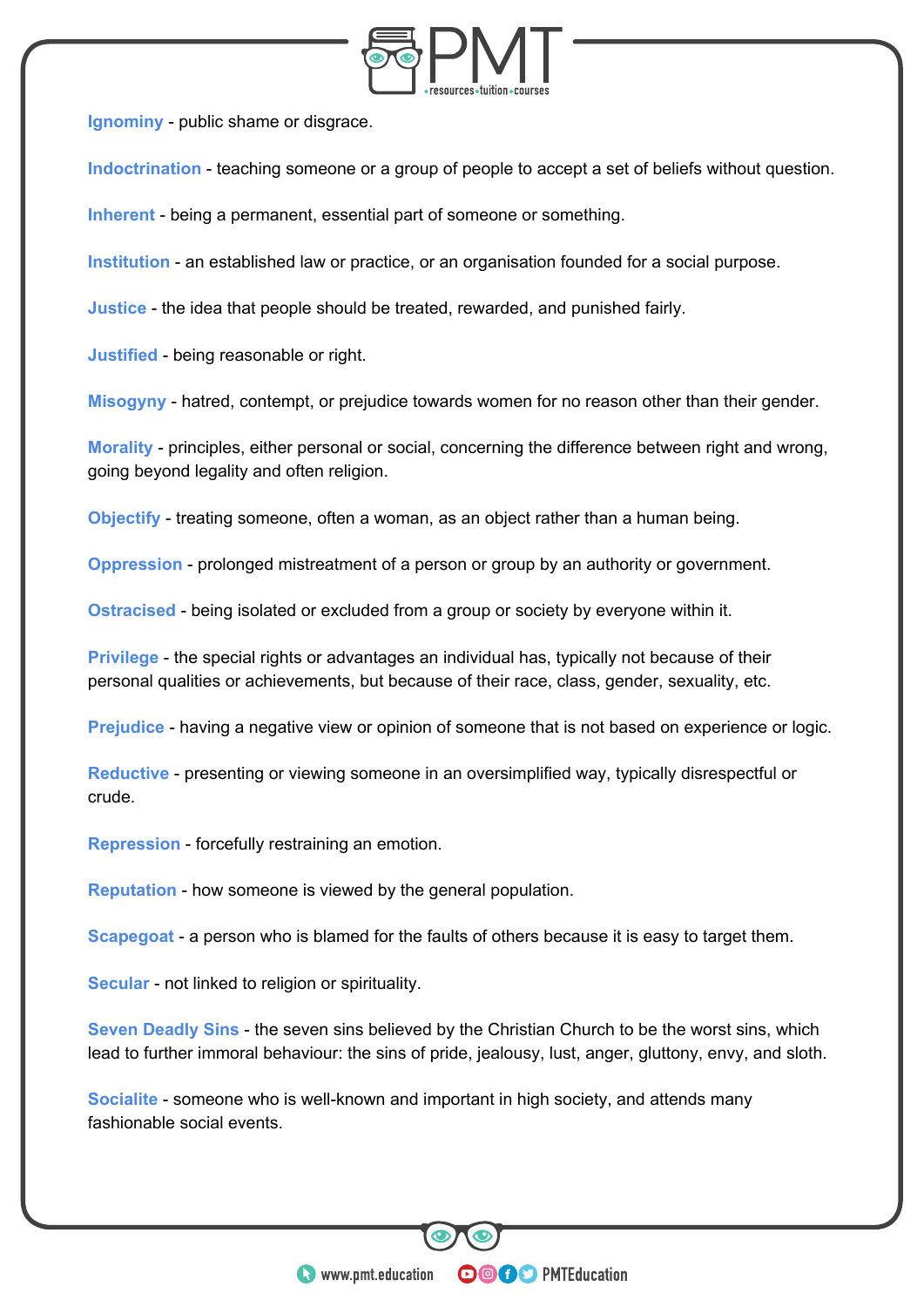

**Social Responsibility** - the idea that everyone within a society has an obligation to act for the benefit of the society as a whole, and an obligation to everyone within the society.

**Stereotype** - a view or preconception of a person or thing that is fixed and oversimplified, held by most of a population.

**Stigma** - the bad reputation or view associated with a certain quality, person, or action (e.g. the stigma surrounding parenthood outside marriage).

**Toxic Masculinity** - the concept that traditional male gender roles restrict emotion in men while encouraging negative, often violent traits.

**Willful Ignorance** - choosing to avoid acknowledging or learning about something so that you don't have to make difficult decisions because of it.

**Vice** - a behaviour or trait that is immoral.

**Virtue** - a behaviour or trait that is moral.

## **Key Vocabulary - Context**

**Bright Young Thing** - a young member of high society in the 1920s and 1930s who was ambitious, fashionable, and infamous for outrageous behaviour.

**Capitalism** - an economic system where trade and industry are owned privately, rather than by the state, where the goal is to make and increase profits.

**Conservative Party** - the main centre-right political party in the United Kingdom, promoting private property and business and the preservation of traditional institutions, who were in power during the Second World War but lost to the Labour Party in 1945.

**Cycle of Poverty** - once an individual falls into poverty, it is impossible to get out of it unless there is outside intervention, because they lack the necessary means, such as money or education.

**Disenfranchisement** - not having the right to vote.

**Generational Divide** - the perceived difference in opinions and views between people of different ages, typically as a result of different life experiences and circumstances.

**Hierarchy** - when members of a society are ranked according to their status and wealth, with the wealthy having more power than the poor.

**Industrial Revolution** - the change from manual to automatic production in manufacturing due to new technologies and processes, leading to a large increase in urban populations. It started in the late eighteenth century and continued throughout the nineteenth century.

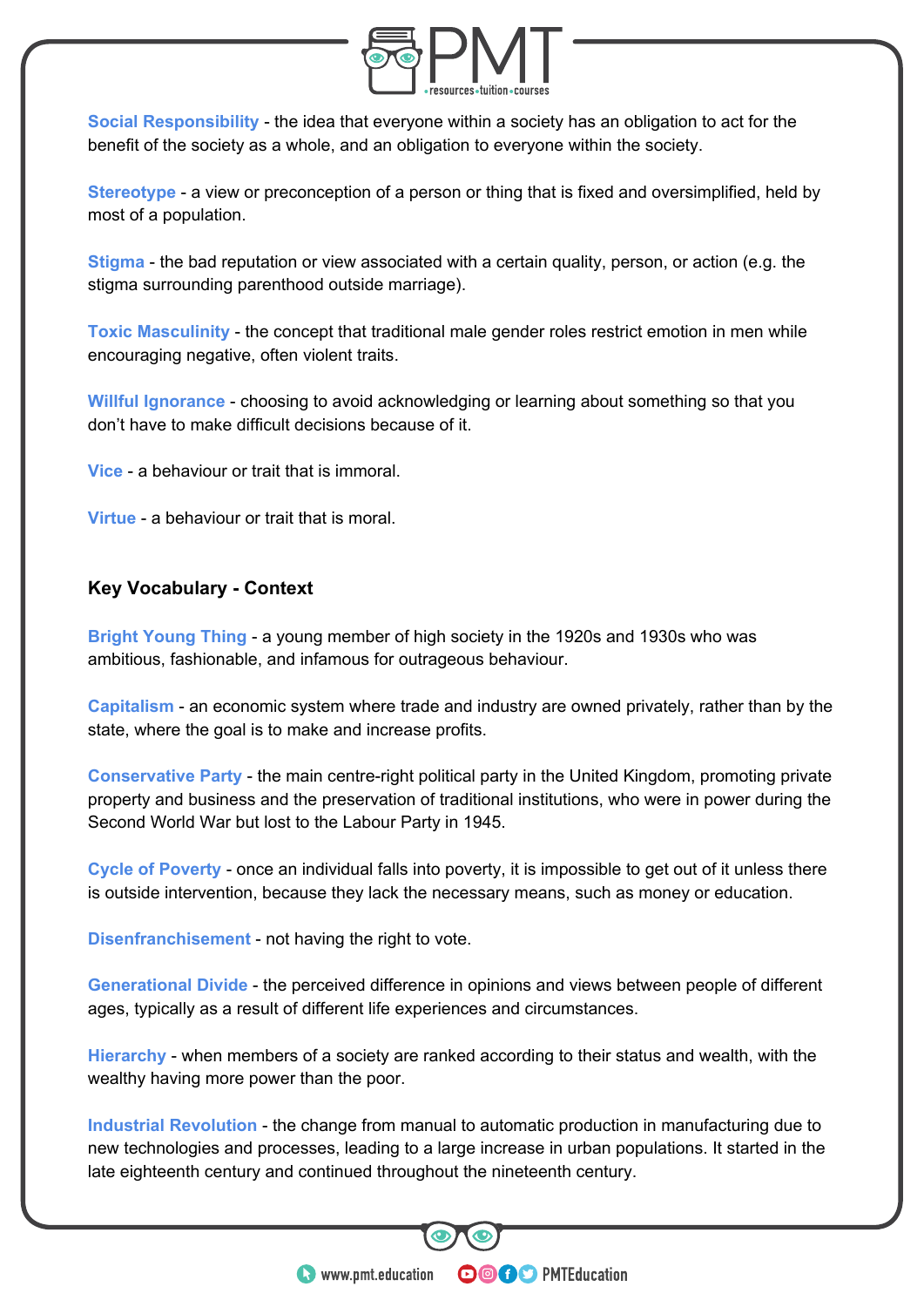

**Labour Party** - the main centre-left political party in the United Kingdom, promoting workers' rights and social justice, who won in a landslide victory in the 1945 election.

**Laissez-Faire Government** - an economic system where the government doesn't interfere in economic affairs, but should keep law and order, protecting an individual's rights.

**Liberal Party** - the main central political party in the United Kingdom in the nineteenth and twentieth centuries, supporting *laissez-faire* government and free trade, who were in power in 1912.

**Patriarchy** - a form of government or society where power is given to and possessed by men, but kept from women.

**Social Class** - a way to divide society into groups through social status and wealth, often where those in each group are assumed to possess certain characteristics.

**Socialism** - an economic system where the means of production, distribution, and trade are owned and regulated by the whole community, where the goal is to ensure equal distribution of goods and a fairer society.

**Suffragette Movement** - the movement by women to earn the right to vote in public elections, during the late eighteenth century and early nineteenth century.

**The Elite** - the richest, most powerful, most successful group in society.

**The Great Depression** - a severe, worldwide economic downturn that lasted from 1929 to 1939, causing poverty and a large drop in standards of living.

**Welfare State** - a system of government where the state protects and promotes individuals' social and economic wellbeing, following the principle that the public have a responsibility to those who cannot provide for themselves.

**Women's Suffrage** - the right of women to vote, gained in 1918 for women who owned property over the age of 30.

#### **EXAM TIP**

Avoid 'bolt-ons' when discussing context. A 'bolt-on' is where you add on a contextual fact or detail to the end of a sentence or paragraph that doesn't add to the quality of your response, as it appears out of place and forced in.

Make sure you make it clear why a piece of context is relevant. Try to use your context to analyse the text, or to add another interpretation.

For example, 'As the aim of Capitalists in the 1910s was to make as much profit as possible, Mr Birling's use of "several hundred women" and "wretched girl" to describe his workers could reflect how he was only using them for his own economic gain. This means he didn't view them as people, but as objects.'

**OOOO** PMTEducation

**World War I** - the global war between the Triple Entente (France, Russia, and Britain) and the Triple Alliance (Germany, Austria-Hungary, and Italy), from 1914 to 1918.

**C** www.pmt.education